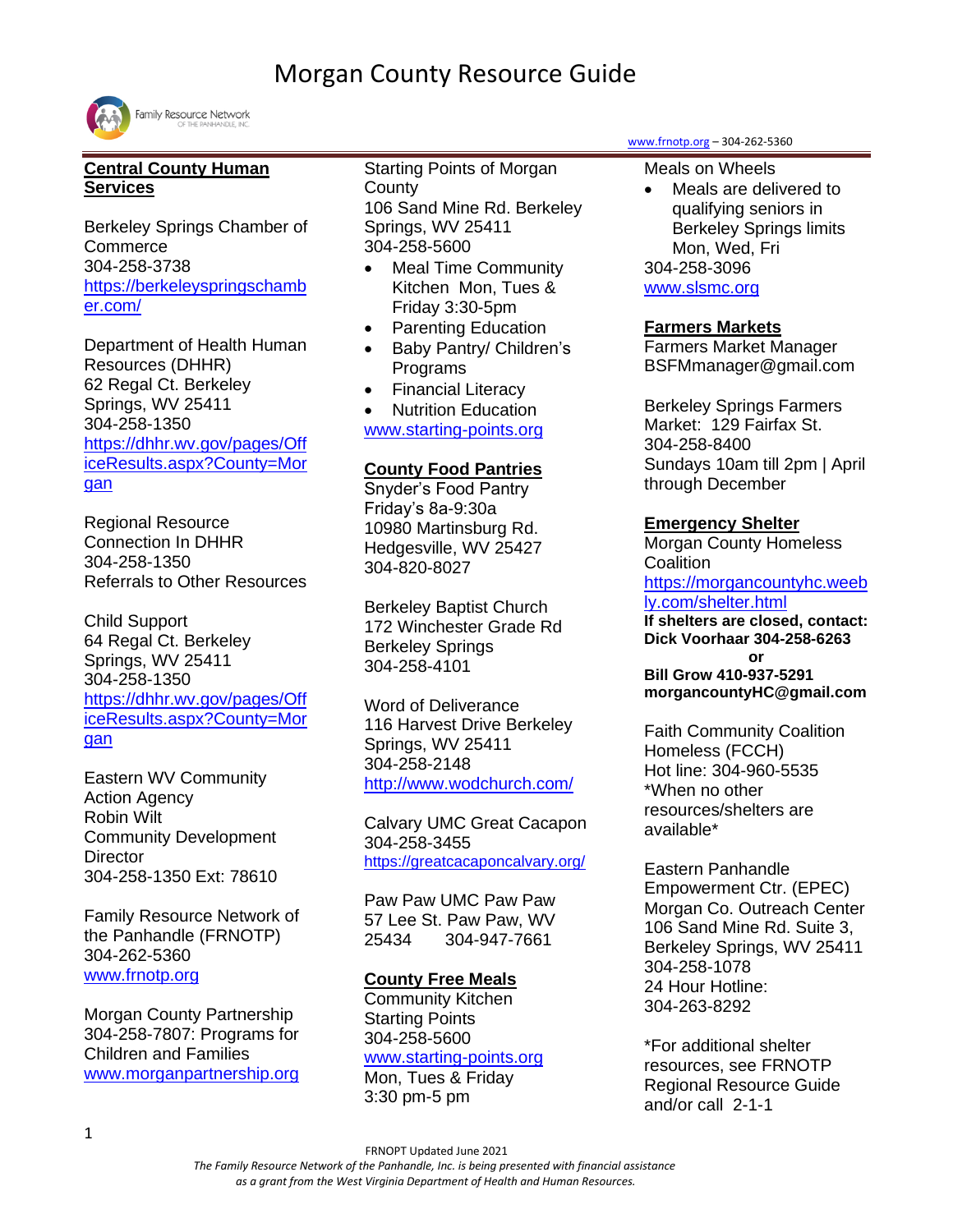

## **Emergency assistance with utilities**

Department of Health Human Resources 304-258-1350 [www.wvdhhr.org](http://www.wvdhhr.org/)

Regional Resource Connection (In DHHR) 304-258-1350 Referrals to other Resources

Morgan County Emergency Assistance Team (MCEAT) (needs referral from DHHR) 44 Bath Street Berkeley Springs, WV 25411 304-258-2487

## **Housing**

Eastern WV Community Action Agency Robin Wilt Community Development **Director** 304-258-1350 Ext: 78610 (includes assistance with weatherization and heating)

\*For housing resources, see FRNOTP Regional Resource Guide and/or call 2-1-1

## **Clothing**

Horizon Goodwill 70 Morgan Sq. Berkeley Springs, WV 25411 304-258-6685 <https://www.goodwill.org/>

## **Transportation**

Modivcare Non- Emergency Medical **Transportation** 1-(844)-549-8353 [\(WV](https://www.logisticare.com/) Medicaid only)

Transportation on Demand 106 Sand Mine Rd. Berkeley Springs, WV 25411 304-702-9090 [https://slsmc.org](https://slsmc.org/index.php/transportation/?fbclid=IwAR3gWc413TboWuqgpumnhw9FQDMqFSAPJ_ftQyjjIwdrxsb_DO6okRfzx0E)

#### **Employment**

Work Force WV Career Center- Unemployment 200 Viking Way, Martinsburg, WV 25402 (304)-267-0065 [http://workforcewv.org](http://workforcewv.org/)

Eastern WV Community Action Agency Robin Wilt Community Development **Director** 304-258-1350 Ext: 78610

## **Education**

Morgan County Schools 304-258-2430 <http://www.morganschools.net/>

SPOKES (Strategic Planning in Occupational Knowledge for Employment and Success) 304-558-0280 [https://wvde.us/adult](https://wvde.us/adult-education/spokes/)[education/spokes/](https://wvde.us/adult-education/spokes/)

Starting Points of Morgan **County** 106 Sand Mine Rd. Suite 6, Berkeley Springs, WV 25411 (304) 258-5600 Parenting Education Financial Literacy Nutrition Education [www.starting-points.org](http://www.starting-points.org/)

Paw Paw Friends of the Library: Dottie Crabtree 304-478-5560

#### [www.frnotp.org](http://www.frnotp.org/) – 304-262-5360

Paw Paw Public Library 250 Moser Ave. Paw Paw, WV 25434 (304) 947-7013 [http://www.pawpawpubliclibr](http://www.pawpawpubliclibrary.com/) [ary.com/](http://www.pawpawpubliclibrary.com/)

Morgan County Public Library 105 Congress St. Berkeley Springs, WV 25411 (304)-258-3350 [www.mocolibrary.com](http://www.mocolibrary.com/)

Literacy Volunteers of the Eastern Panhandle 304-264-0298 info@lvep-wv.org <http://lvep-wv.org/index.php>

\*For additional education resources, see FRNOTP Regional Resource Guide and/or call 2-1-1

### **Medical**

Valley Health War Memorial **Hospital** 1 Healthy Way Berkeley Springs, WV 25411 (304) 258-1234 [www.valleyhealthlink.com/War-](http://www.valleyhealthlink.com/War-Memorial-Hospital)[Memorial-Hospital](http://www.valleyhealthlink.com/War-Memorial-Hospital)

Morgan Co Health Department 137 War Memorial Dr. Berkeley Springs, WV 25411 (304) 258-1513 [www.morgancountyhealthdept.com](http://www.morgancountyhealthdept.com/)

Tristate Community Health 261 Berkmore Pl. Berkeley Springs, WV 25411 (304) 258-5790 <http://tschc.com/berkeley.html>

FRNOPT Updated June 2021

*The Family Resource Network of the Panhandle, Inc. is being presented with financial assistance*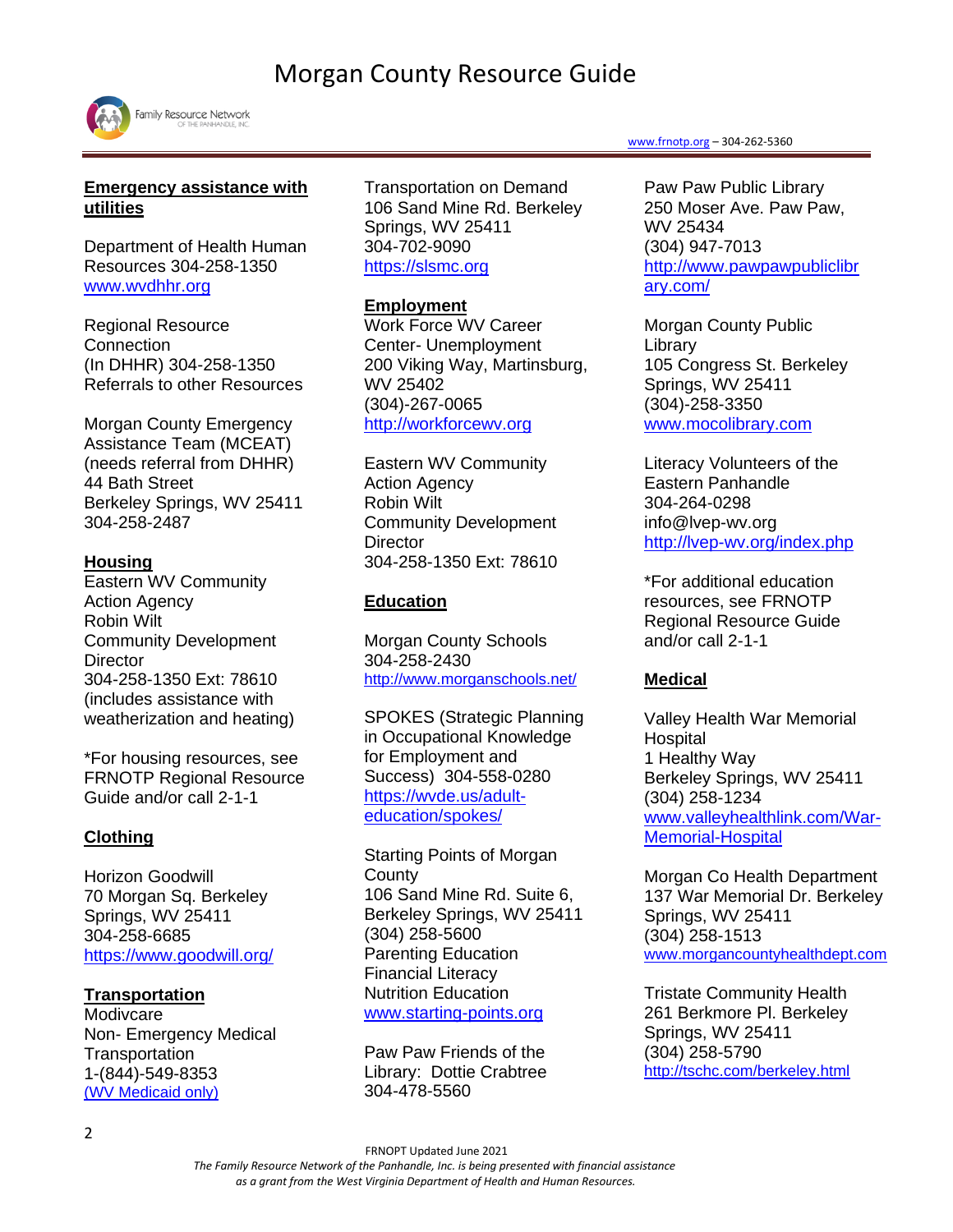

Family Resource Network

Mountaineer Community Health Center 738 Winchester St. Paw Paw, WV 25434 (304) 947-5500 [www.mountaineerhealth.org](http://www.mountaineerhealth.org/)

Pediatric & Family Physicians of Morgan County 236 N. Washington St. Berkeley Springs, WV 25411 304-258-4408 [www.familymedicineofberkel](http://www.familymedicineofberkeleysprings.com/) [eysprings.com](http://www.familymedicineofberkeleysprings.com/)

CPR/First Aid Contact 573-378-5438 Ext: 1011 [https://www.morgancountyhe](https://www.morgancountyhealthcenter.com/health-education) [althcenter.com/health](https://www.morgancountyhealthcenter.com/health-education)[education](https://www.morgancountyhealthcenter.com/health-education)

**Substance Use /Recovery Resources** Morgan County Partnership 304-258-7807 [https://morganpartnership.or](https://morganpartnership.org/programs/) [g/programs/](https://morganpartnership.org/programs/)

Life or Drugs Melody Stotler lifeordrugs@yahoo.com 301-331-2916 <https://www.lifeordrugs.org/>

Shenandoah Community Health 106 Sand Mine Road Berkeley Springs, WV 25411 [https://www.shencommhealth](https://linkprotect.cudasvc.com/url?a=https%3a%2f%2fwww.shencommhealth.com%2fbehavioral-health&c=E,1,u-qq-8c8TDoQBBMrihz0KPunhbGZSppWL50RG1kCUeP7jK6fnFBDjJh8bqfRJREck3lyuj-seK1HQtuusjUh1iS3LiIZ5lHxkBhESONdI5Aj&typo=1) [.com/behavioral-health](https://linkprotect.cudasvc.com/url?a=https%3a%2f%2fwww.shencommhealth.com%2fbehavioral-health&c=E,1,u-qq-8c8TDoQBBMrihz0KPunhbGZSppWL50RG1kCUeP7jK6fnFBDjJh8bqfRJREck3lyuj-seK1HQtuusjUh1iS3LiIZ5lHxkBhESONdI5Aj&typo=1)

NA/AA St. Mark's Episcopal Church 180 S. Washington St. Berkeley Springs, WV 25411 (304) 258-2440 <https://stmarksberkeley.com/>

Team Hope Jennifer Schetrompf wvteamhope@yahoo.com 301-491-1640

\*For additional substance use / recovery resources, see FRNOTP Regional Resource Guide and/or call 2-1-1

## **Mental Health**

EastRidge Health Systems 89 Sugar Hollow Rd. Berkeley Springs, WV 25411 304 258-2889 [www.eastridgehealthsystems.org](http://www.eastridgehealthsystems.org/)

Shenandoah Community Health 106 Sand Mine Road Berkeley Springs, WV 25411 [https://www.shencommhealth](https://linkprotect.cudasvc.com/url?a=https%3a%2f%2fwww.shencommhealth.com%2fbehavioral-health&c=E,1,u-qq-8c8TDoQBBMrihz0KPunhbGZSppWL50RG1kCUeP7jK6fnFBDjJh8bqfRJREck3lyuj-seK1HQtuusjUh1iS3LiIZ5lHxkBhESONdI5Aj&typo=1) [.com/behavioral-health](https://linkprotect.cudasvc.com/url?a=https%3a%2f%2fwww.shencommhealth.com%2fbehavioral-health&c=E,1,u-qq-8c8TDoQBBMrihz0KPunhbGZSppWL50RG1kCUeP7jK6fnFBDjJh8bqfRJREck3lyuj-seK1HQtuusjUh1iS3LiIZ5lHxkBhESONdI5Aj&typo=1)

\*For additional mental health resources, see FRNOTP Regional Resource Guide and/or call 2-1-1

#### **County Emergency Services**

Morgan County Commission 304-258-8540 [www.morgancountywv.gov](http://www.morgancountywv.gov/)

Morgan County Non-Emergency Number: 304-258-0305

EMS 1258 Valley Rd. Berkeley Springs, WV 25411 304-258-4594 [http://www.morgancountyem](http://www.morgancountyems.net/) [s.net/](http://www.morgancountyems.net/)

#### [www.frnotp.org](http://www.frnotp.org/) – 304-262-5360

[Berkeley Springs Volunteer](https://www.countyoffice.org/berkeley-springs-volunteer-fire-department-berkeley-springs-wv-41e/)  [Fire Department](https://www.countyoffice.org/berkeley-springs-volunteer-fire-department-berkeley-springs-wv-41e/) 34 N. Mercer St. Berkeley Springs WV 25411 [304-258-3191](tel:+1-304-258-3191)

[Great Cacapon Volunteer](https://www.countyoffice.org/great-cacapon-volunteer-fire-company-great-cacapon-wv-41f/)  [Fire Company](https://www.countyoffice.org/great-cacapon-volunteer-fire-company-great-cacapon-wv-41f/) 218 Spring St. Great Cacapon WV 25422 [304-258-4327](tel:+1-304-258-4327)

[Paw Paw Volunteer Fire &](https://www.countyoffice.org/paw-paw-volunteer-fire-rescue-paw-paw-wv-420/)  [Rescue](https://www.countyoffice.org/paw-paw-volunteer-fire-rescue-paw-paw-wv-420/) 44 Moser Ave. Paw Paw, WV 25434 [\(304\) 947-7644](tel:+1-304-947-7644)

Morgan County EMS 1258 Valley Road Berkeley Springs, WV 25411 Office: 304-258-4594 Alternative: 304-258-1348

South Morgan Volunteer Fire **Department** 10166 Winchester Grade Rd. Berkeley Springs, WV 25411 304-258-1271

Town of Bath Police **Department** 271 Wilkes St. Suite B, Berkeley Springs, WV 25411 304-258-1198

WV State Police Troop 2, District 1 1750 Valley Rd. Berkeley Springs, WV 25411 304-258-0000 [https://www.wvsp.gov/contac](https://www.wvsp.gov/contactus/detachmentContactInfo/Pages/default.aspx) [tus/detachmentContactInfo/P](https://www.wvsp.gov/contactus/detachmentContactInfo/Pages/default.aspx) [ages/default.aspx](https://www.wvsp.gov/contactus/detachmentContactInfo/Pages/default.aspx)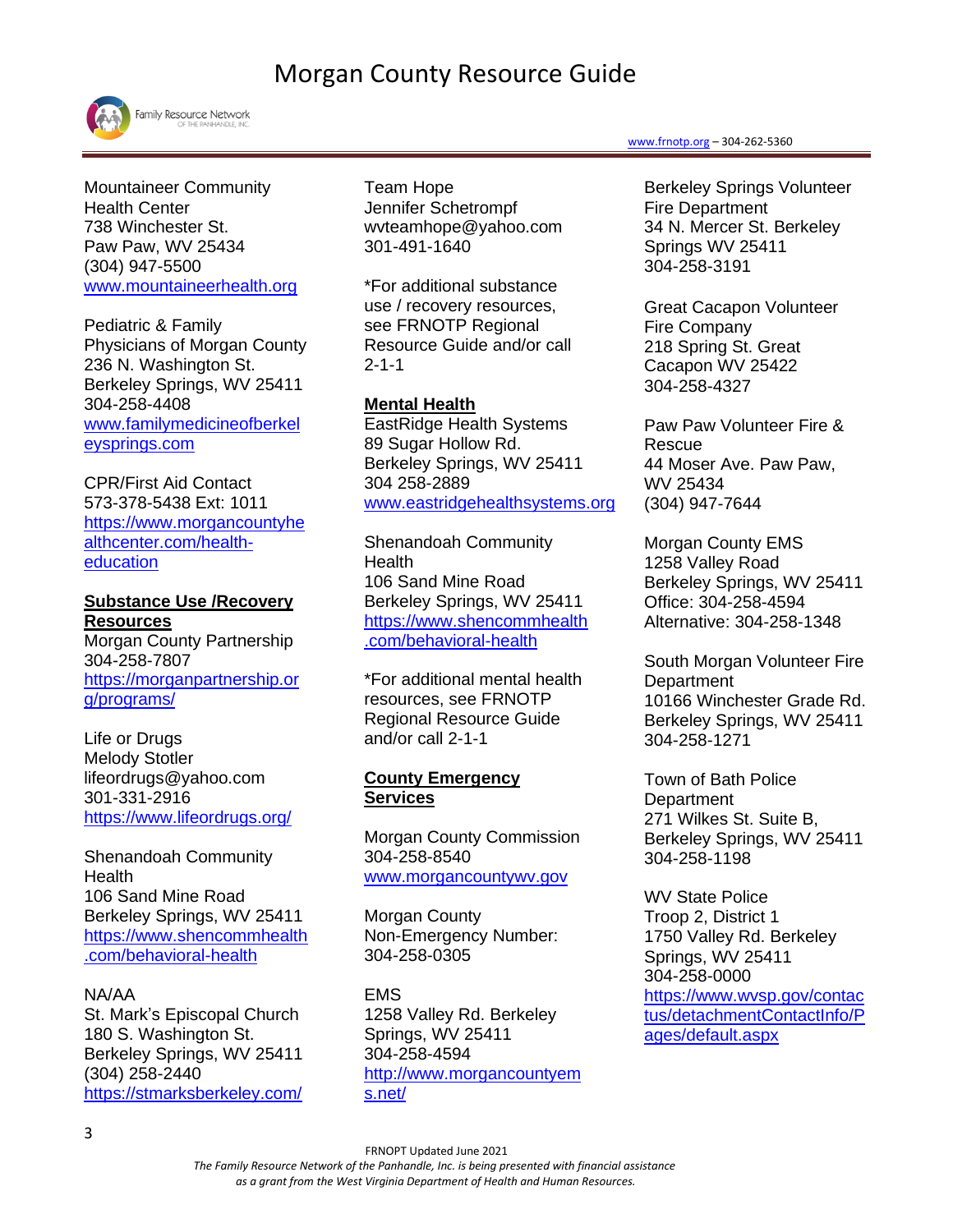

American Red Cross 1948 Wiltshire Rd. Suite 2, Kearneysville, WV 25430 Eastern Pan: 304-725-5015 [https://www.redcross.org/loc](https://www.redcross.org/local/west-virginia.html) [al/west-virginia.html](https://www.redcross.org/local/west-virginia.html)

## **Family Support Services**

Starting Points of Morgan **County** 106 Sand Mine Rd. Suite 6, Berkeley Springs, WV 25411 304-258-5600 [http://www.starting-points.org](http://www.starting-points.org/?page_id=589) •Parenting Education •Baby Pantry / Children

 Programs •Financial Literacy •Nutrition Education

Relatives as Parents Program (RAPP) 304-562-0723 <https://www.missionwv.org/rapp>

WVSU Healthy **Grandfamilies** Contact: Audrey Morris 304-258-5600 Ext: 101 [http://healthygrandfamilies.co](http://healthygrandfamilies.com/morgan-county/) [m/morgan-county/](http://healthygrandfamilies.com/morgan-county/)

WIC (Women, Infants, and Children) 106 Sand Mine Rd. Berkeley Springs, WV 25411 304-258-6074 [http://www.signupwic.com](http://www.signupwic.com/?&utm_source=google&utm_term=wic&utm_campaign=WIC+-+Brand&utm_medium=cpc&utm_content=stdMRZOav_dc|pcrid|319844107420|pkw|wic|pmt|e) About WIC: [https://dhhr.wv.gov/wic/Page](https://dhhr.wv.gov/wic/Pages/default.aspx) [s/default.aspx](https://dhhr.wv.gov/wic/Pages/default.aspx)

Head Start 304-267-3559 [https://www.acf.hhs.gov/ohs/](https://www.acf.hhs.gov/ohs/about/head-start) [about/head-start](https://www.acf.hhs.gov/ohs/about/head-start)

Nazareth House 48 S. Mercer St. Berkeley Springs, WV 25411 304-258-5683 Children's clothing, diapers, furniture assistance

Eastern Panhandle Instructional Cooperative (EPIC) 304-267-3595 Birth to Three, Early Head Start, Pre/K <http://www.epicresa8.org/>

Burlington United Methodist Family Services 304- 260-5884 [www.bumfs.org](http://www.bumfs.org/)

\*For additional family support services, see FRNOTP Regional Resource Guide and/or call 2-1-1

## **Youth Organizations**

Morgan County Partnership 304 258-7807 [www.morganpartnership.org](http://www.morganpartnership.org/)

Boys & Girls Club of Morgan **County** 187 S. Green St. Berkeley Springs, WV 25411 304-258-6741 morgan@bgcepwv.org [www.bgcepwv.com](file:///C:/Users/SP/AppData/Local/Microsoft/Windows/Temporary%20Internet%20Files/Content.Outlook/P7D952PH/www.bgcepwv.com)

Morgan County 4-H [https://extension.wvu.edu/mo](https://extension.wvu.edu/morgan/4h) [rgan/4h](https://extension.wvu.edu/morgan/4h)

Relentless Robotics 4-H Club 187 S Green Street, Suite 2 Berkeley Springs, WV 25411 Ken Craft 410-212-1485 ken.craft.wv@live.com

#### [www.frnotp.org](http://www.frnotp.org/) – 304-262-5360

Paw Paw Youth Baseball Todd Abe 304-492-5553

Special Olympics 318 Fairview Drive Berkeley Springs, WV 25411 Kim Mason 304-839-2527 bigdogbasket@hotmail.com

Girl Scouts – Shenandoah Region 153 MacMillan Court Martinsburg, WV 25404 Heather Weschler 304-596-9944 hweschler@gscnc.org <https://www.girlscouts.org/>

Boy Scouts – Potomac **District** 107 Youth Development Ct. Winchester, VA 22602 540-662-2551 [https://www.sac](https://www.sac-bsa.org/about-us/41923)[bsa.org/about-us/41923](https://www.sac-bsa.org/about-us/41923)

Read Aloud WV 304-345-5212 <https://readaloudwv.org/>

### **Senior / DisabilityServices**

Stonerise Healthcare Berkeley Springs Center 456 Autumn Acres Rd, Berkeley Spring, WV 25411 304-258-3673 <http://www.berkeleywv.com/>

Senior Life Services of Morgan County 106 Sand Mine Rd. Berkeley Springs 304-258-3096 <https://slsmc.org/>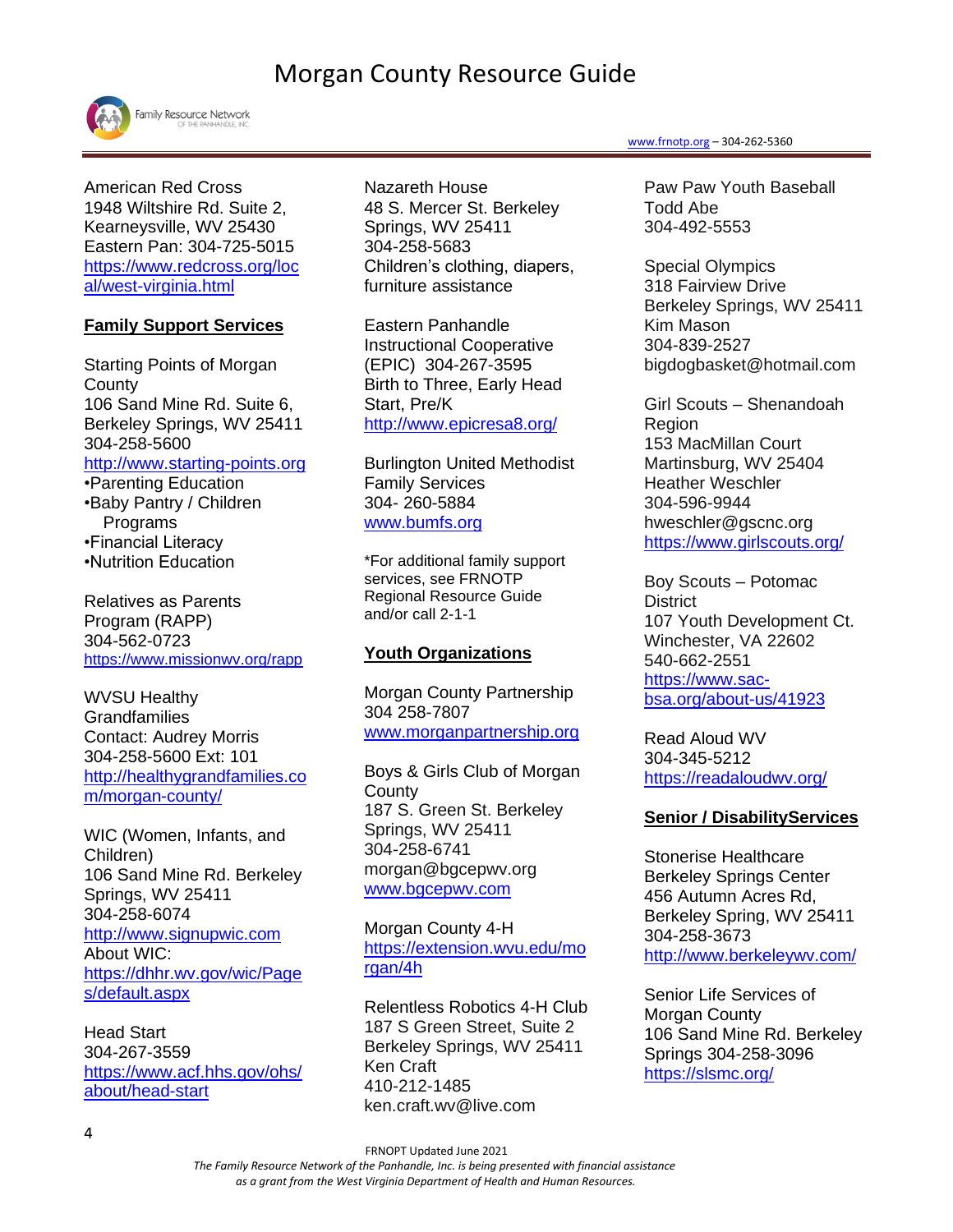

Family Resource Network

Morgan County Meals on Wheels 304-258-3096 [https://slsmc.org/index.php/n](https://slsmc.org/index.php/nutrition/) [utrition/](https://slsmc.org/index.php/nutrition/)

Hospice of the Panhandle (Hampshire/Morgan County) 278 N. High St. Romney, WV 26757 Phone: 304-822-8813 Toll free: 800-345-6538 [www.hospiceotp.org/contact-us/](http://www.hospiceotp.org/contact-us/)

Valley View Nursing Home 456 Autumn Acres Road Berkley Springs, WV 25411 304-258-3673 <http://www.berkeleywv.com/>

Berkeley Springs Center 456 Autumn Acres Road Berkeley Springs WV 25411 304-258-6617 [www.stonerisehealthcare.co](http://www.stonerisehealthcare.com/)[m](http://www.stonerisehealthcare.com/)

## **Animal Welfare**

Humane Society of Morgan **County** 5366 Valley Rd. Berkeley Springs, WV 25411 304-258-5592 hsmc-wv@peoplepc.com <http://www.hsmc-wv.org/>

Friends Fur Life Rescue P.O. Box 1024 Berkeley Springs WV 25411 304-261-4509 [https://www.friendsfurliferesc](https://www.friendsfurliferescue.com/) [ue.com/](https://www.friendsfurliferescue.com/)

Give Purrs a Chance 51 Independence Street Berkeley Springs WV 25411 304-596-4164

Animal Control 5506 Martinsburg Rd. Berkeley Springs, WV 25411 304-258-6363 For immediate attention: 304-258-0326 [http://morgancountywv.gov](http://morgancountywv.gov/Animal%20Control/index.html)

## **County Government Services**

Postal Service (USPS) 417 N. Washington St. Berkeley Springs, WV 25411 (800) 275-8777

Office of the Circuit Clerk 23rd Judicial Circuit 77 Fairfax Street, Room 302 Berkeley Springs, WV 25411 304-258-8554 [http://morgancountywv.gov/C](http://morgancountywv.gov/CircuitClerk/) [ircuitClerk/](http://morgancountywv.gov/CircuitClerk/)

County Commission 77 Fairfax Street, Room 101 Berkeley Springs, WV 25411 304-258-8540 [http://morgancountywv.gov/C](http://morgancountywv.gov/Commission/) [ommission/](http://morgancountywv.gov/Commission/)

County Clerk 77 Fairfax St. Room 102 Berkeley Springs, WV 25411 304-258-8547 [http://morgancountywv.gov/C](http://morgancountywv.gov/CountyClerk/index.html) [ountyClerk/index.html](http://morgancountywv.gov/CountyClerk/index.html)

Family Court 304-258-7487 [http://www.courtswv.gov/lower](http://www.courtswv.gov/lower-courts/counties/morgan.html)[courts/counties/morgan.html](http://www.courtswv.gov/lower-courts/counties/morgan.html)

Health Department 137 War Memorial Dr. Berkeley Springs, WV 25411 304-258-1513 [http://www.morgancountyhea](http://www.morgancountyhealthdept.com/) [lthdept.com/](http://www.morgancountyhealthdept.com/)

[www.frnotp.org](http://www.frnotp.org/) – 304-262-5360

Magistrate Office 77 Fairfax St. Room 202 Berkeley Springs, WV 25411 304-258-8631 [http://morgancountywv.gov/c](http://morgancountywv.gov/courts/Magistrate/index.html) [ourts/Magistrate/index.html](http://morgancountywv.gov/courts/Magistrate/index.html)

Prosecuter's Office 77 Fairfax St. Room 301, Berkeley Springs, WV 25411 304-258-8621 [http://morgancountywv.gov/c](http://morgancountywv.gov/courts/Prosecutor/index.html) [ourts/Prosecutor/index.html](http://morgancountywv.gov/courts/Prosecutor/index.html)

Probation Office 77 Fairfax St. Room 203, Berkeley Springs, WV 25411 304-258-7303 [http://morgancountywv.gov/P](http://morgancountywv.gov/Probation/index.html) [robation/index.html](http://morgancountywv.gov/Probation/index.html)

Assessor Office 77 Fairfax St. Room 103, Berkeley Springs, WV 25411 304-258-8570 <https://morgan.wvassessor.com/>

## **County Organizations**

United Way of the Eastern Panhandle 24 District Way, #201, Martinsburg, WV 25404 304-263-0603 <https://www.uwayep.org/>

Stepping Stones to a Brighter Future 304-261-8531 steppingstoneswv@aol.com [steppingstonesmorgancounty.](http://steppingstonesmorgancounty.org/index.html) [org/index.html](http://steppingstonesmorgancounty.org/index.html)

Hedgesville Lion's Club 304-754-7489 [www.lionsclub.org](file:///C:/Users/SP/AppData/Local/Microsoft/Windows/Temporary%20Internet%20Files/Content.Outlook/P7D952PH/www.lionsclub.org)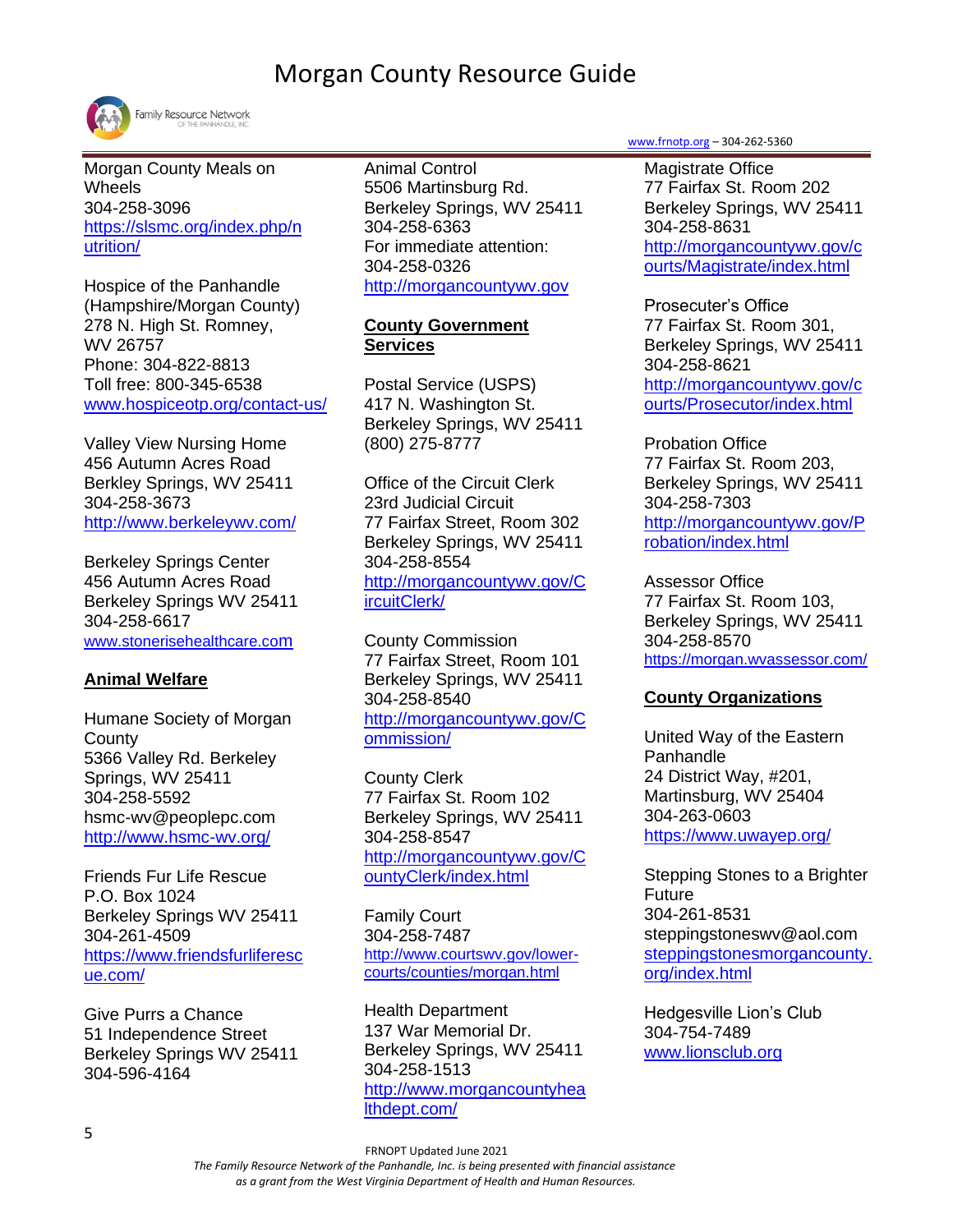

Identity Crisis (Community Fundraiser for Breast Cancer Awareness- Cumberland Valley, Inc. BCA-CV) 304-283-8300 [www.identitycrisiswv.com](http://www.identitycrisiswv.com/)

American Legion Post #60 527 N. Washington St. Berkeley Springs, WV 25411 Dan Duckwall 304-258-1168

American Legion Auxiliary Unit #60 527 N. Washington St. Berkeley Springs, WV 25411 Nichole Shepherd - President 304-258-6170 <https://www.alaforveterans.org/>

Berkeley Springs Lions Club 236 Spicy Cedar Lane Berkeley Springs, WV 25411 Glenn Ryburn 304-258-8939 [https://eclubhouse.org/sites/b](https://e-clubhouse.org/sites/berkeleys/) [erkeleys/](https://e-clubhouse.org/sites/berkeleys/)

Paw Paw Lions Club 134 Magnolia Road Paw Paw, WV 25434 Richard Campbell 304-947-7443 [https://berkeleyspringschamb](https://berkeleyspringschamber.com/organizations/) [er.com/organizations/](https://berkeleyspringschamber.com/organizations/)

Berkeley Springs Rotary Club 1 Healthy Way, Berkeley Springs, WV 25411 Heather Sigel 304-258-6505

Cacapon Resort State Park Foundation 818 Cacapon Lodge Dr, Berkeley Springs, WV 25411 304-258-1022 <https://www.crspf.org/>

Masonic Lodge - Deford #88 131 Fairfax St. Berkeley Springs, WV 25411 W.M - Samuel Smith 304-820-5289 SEC – William Swope 304-671-2198 [http://www.wvmasons.org](http://www.wvmasons.org/home/masonic-resources/2015-list-of-wv-blue-lodges-and-contact-information/)

4-H Leaders Association 80 War Memorial Trail, Suite C, Berkeley Springs, WV 25411 Becky Stotler 304-258-8400 [https://extension.wvu.edu/mo](https://extension.wvu.edu/morgan/4h) [rgan/4h](https://extension.wvu.edu/morgan/4h)

Friends of Morgan County Public Library 304-258-3350 105 Congress St. Berkeley Springs, WV 25411 [http://www.mocolibrary.com/f](http://www.mocolibrary.com/friends.html) [riends.html](http://www.mocolibrary.com/friends.html)

Junior Order United American Mechanics #117 3950 Fairview Drive Berkeley Springs WV 25411 [https://www.jrouamnationalco](https://www.jrouamnationalcouncil.org/berkeley-springs) [uncil.org/berkeley-springs](https://www.jrouamnationalcouncil.org/berkeley-springs)

Moose Lodge #1483 593 N. Washington St. Berkeley Springs, WV 25411 304-258-1618 <https://www.mooseintl.org/>

Emergency Operations Ctr. 83 War Memorial Dr. Berkeley Springs, WV 25411 304-867-3145 [http://morgancountywv.gov/Service](http://morgancountywv.gov/Services/OHSEM/EOC/index.html) [s/OHSEM/EOC/index.html](http://morgancountywv.gov/Services/OHSEM/EOC/index.html)

Morgan County Farm Bureau 4842 Virginia Line Rd. Berkeley Springs, WV 25411 304-258-8715 Tom Hill [hiddenvalleyfarm@hotmail.com](file:///C:/Users/crice/Pictures/Desktop/SS%20resource%20drafts/hiddenvalleyfarm@hotmail.com) [www.frnotp.org](http://www.frnotp.org/) – 304-262-5360

Morgan County Fair Board 80 War Memorial Trail, Suite C, Berkeley Springs, WV 25411 304-258-8400 SKWaugh@mail.wvu.edu

Morgan County Farm Land **Protection** 77 Fairfax St. Berkeley Springs, WV 25411 304-582-8125 Ginger Johnson gingerljohnson@gmail.com <http://morgan.wvfp.org/>

Historical & Genealogical **Society** 105 Congress St. Berkeley Springs, WV 25411 304-258-3350 mchgs52@hotmail.com M, Tu, F 10am-1pm Sat 9am-12pm [http://www.mocolibrary.com/](http://www.mocolibrary.com/mchs.html) [mchs.html](http://www.mocolibrary.com/mchs.html)

Mountain State Cruisers Tony Verge 304-676-6670 [https://wvstateparks.com](https://wvstateparks.com/event/mountain-state-cruisers/?gclid=Cj0KCQjwwr32BRD4ARIsAAJNf_24cq11pqxCJ7YPlD1dBvMyeUIo-wfid8WQHxM0hVhUCBlgIRnY2OoaAjthEALw_wcB)

Museum of the Berkeley Springs 1-800-447-8797 Lori Hansroth 304-596-3309 history@museumoftheberkel eysprings.com [https://museumoftheberkeley](https://museumoftheberkeleysprings.com/) [springs.com/](https://museumoftheberkeleysprings.com/)

Paw Paw American Legion Post #128 514 Henry W Miller Hwy. Paw Paw, WV 25434 304-947-7008 <https://www.legion.org/>

FRNOPT Updated June 2021

 *The Family Resource Network of the Panhandle, Inc. is being presented with financial assistance as a grant from the West Virginia Department of Health and Human Resources.*